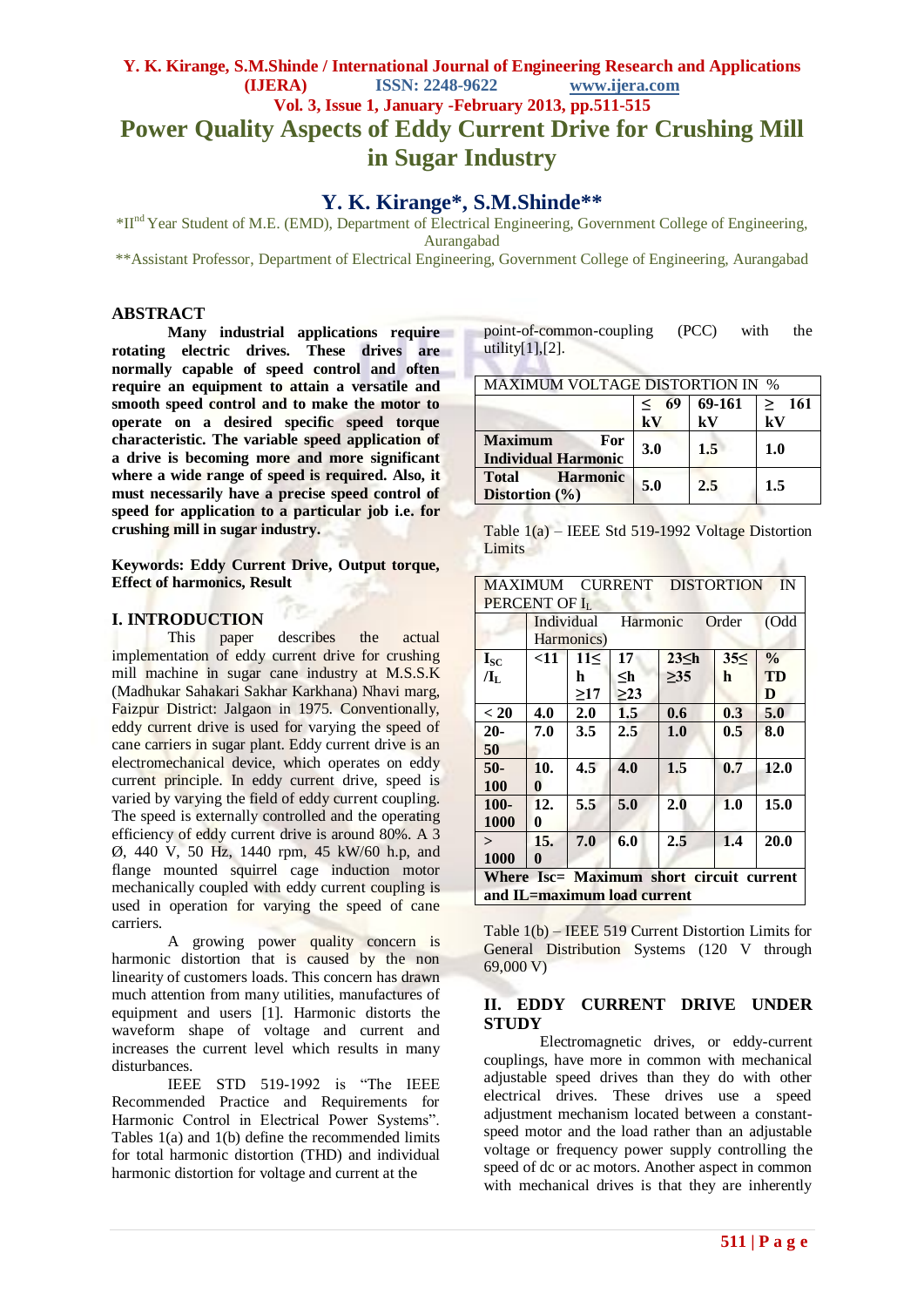single-motor units. The drive unit consists of a constant-speed ac induction motor and a magnetic clutch or eddy-current coupling. The variable-speed output shaft is rotated for the constant-speed ac motor through the action of the eddy-current coupling.





(i)

(ii)

Figure (1) Eddy Current Drive: (i) Schematic representation of eddy current drive (ii) Photograph of implemented eddy current drive in M.S.S.K Sugar Industry

TABLE: SPECIFFICATION OF THREE PHASE INDUCTION MOTOR

| <b>SPECIFICATION'S</b>                  | <b>INDUCTION</b><br><b>MOTOR (IS325)</b>                            |  |
|-----------------------------------------|---------------------------------------------------------------------|--|
| CONSTRUCTION<br><b>TYPE</b><br>(IS2223) | <b>FLANGE</b><br><b>MOUNTED</b><br><b>INDUCTION</b><br><b>MOTOR</b> |  |
| <b>MANUFACTURER</b>                     | M/S BHARAT<br>BIJLEE LIMITED.<br><b>MUMBAI</b>                      |  |
| OUTPUT IN KW / H.P.                     | 45/60                                                               |  |
| <b>ROTOR TYPE</b>                       | SQUIRREL CAGE<br><b>TYPE</b>                                        |  |
| <b>POWER FACTOR</b>                     | $0.88$ (LAG)                                                        |  |
| INPUT A.C.VOLTAGE<br>(VOLT)             | $440 \pm 10\%$                                                      |  |
| FULL LOAD CURRENT                       | 76.5                                                                |  |

| (AMP.)                          |                      |  |
|---------------------------------|----------------------|--|
| RATED TORQUE IN N-M             | 29.80                |  |
| EFFICIENCY (%)                  | 93.2                 |  |
| FREQUENCY (HZ)                  | 50                   |  |
| FULL LOAD SPEED                 | 1470                 |  |
| (R.P.M)                         |                      |  |
| <b>NO. OF POLES</b>             | 4                    |  |
| <b>NO. OF PHASES</b>            | 3                    |  |
| <b>INSULATION CLASS</b>         | $\mathbf{F}$         |  |
| <b>TEMPERATURE RISE</b>         | <b>CLASS B LIMIT</b> |  |
| MOTOR WEIGHT IN KG.             | 362                  |  |
| ROTOR INERTIA IN KG-            | 1.60                 |  |
| M <sub>2</sub>                  |                      |  |
| RATIO OF STARTING               |                      |  |
| <b>CURRENT TO RATED</b>         | 600%                 |  |
| <b>CURRENT</b>                  |                      |  |
| RATIO OF STARTING               |                      |  |
| TORQUE TO<br><b>RATED</b>       | 250%                 |  |
| <b>TORQUE</b>                   |                      |  |
| RATIO OF PULL OUT               |                      |  |
| TORQUE TO RATED                 | 250%                 |  |
| <b>TORQUE</b>                   |                      |  |
| OF<br><b>DEGREE</b>             | IP 55                |  |
| PROTECTION (IS4691)             |                      |  |
| <b>AMBIENT</b>                  | 40                   |  |
| <b>TEMPERATURE</b> $(^{0}C)$    |                      |  |
|                                 | <b>TEFC</b>          |  |
| <b>COOLING</b><br><b>SYSTEM</b> | (TOTALLY             |  |
| (IS6362)                        | ENCLOSED FAN         |  |
|                                 | COOLED)              |  |
|                                 |                      |  |

# **III. OUTPUT TORQUE OF EDDY CURRENT DRIVE**

The output torque is essentially equal to the input torque since friction, windage, and inertial torque are usually negligible. As shown in Fig.3-a, with a fixed amount of excitation applied to the coil, the output speed of the clutch will vary as the load is increased or decreased at points 1 and 2 of the torque speed curve. In Fig. 3-b by varying the level of excitation to the coil, the amount of linkage effect and, consequently, the amount of torque transmitted from the ac motor to the output shaft can be varied. (See points 1 and 2 of the torque-speed curve in Figure 3.) Varying the output shaft torque enables the adjustable speed drive to maintain a set speed with a varying load [3]. Torque transmission is accomplished magnetically without physical contact of members. Consequently, there is no wear to require adjustment and replacement of parts.

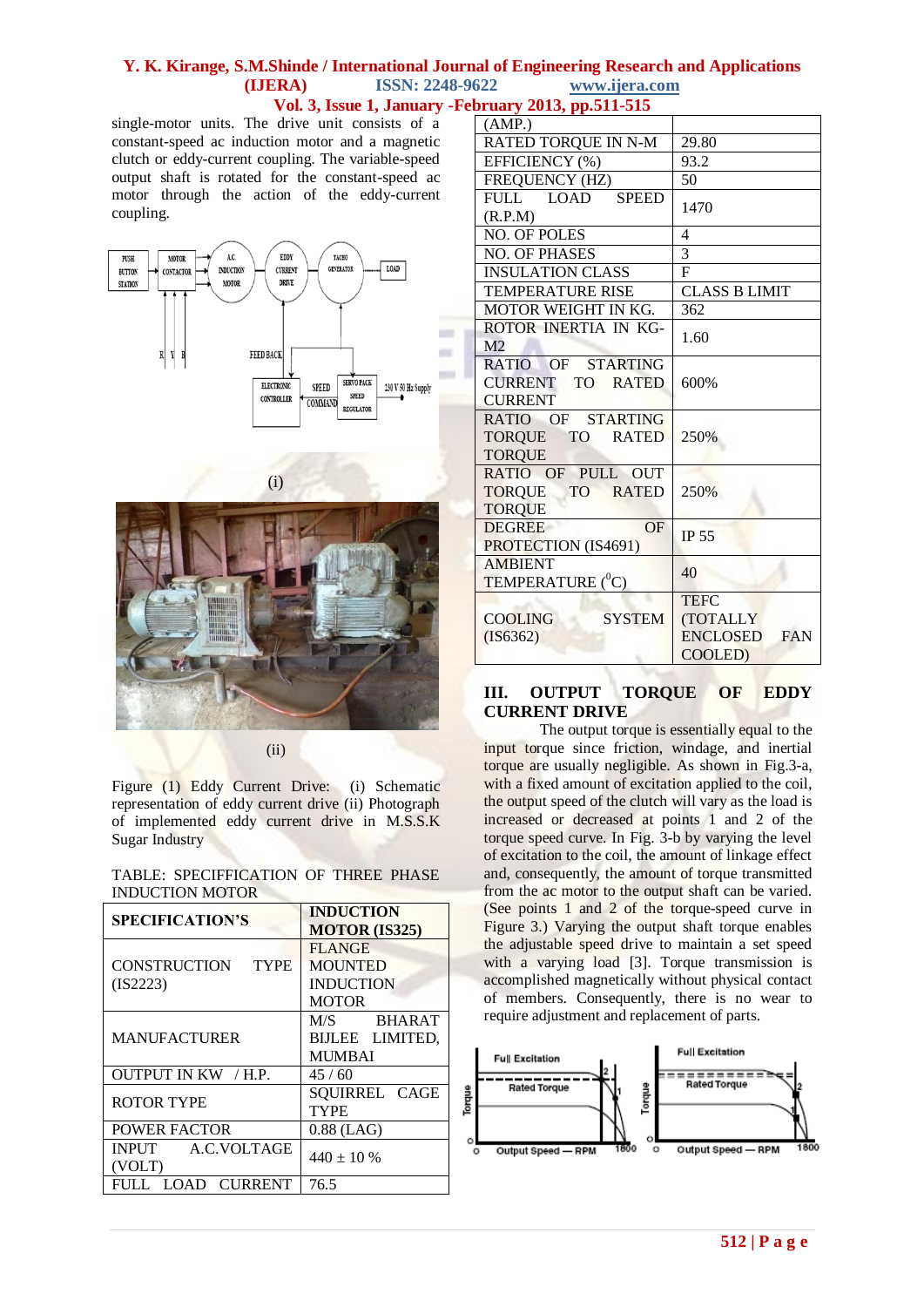Figure (3) : (a) Torque-speed curve at fixed excitation (b) Torque-speed curve at variable excitation

# **IV. EFFECT OF HARMONCS ON EDDY CURRENT DRIVE**

Harmonic distortion is a form of electrical pollution that can cause problems if the sum of the harmonic currents increases above certain limits [5]. A harmonic current is one with a frequency at a multiple of the fundamental frequency, for instance a 250 Hz current on a 50 Hz network is the  $5<sup>th</sup>$ harmonic[6],[7]. The 250 Hz current represents energy that cannot be used by devices on the network. It will therefore convert to heat. According the International Electro technical Commission (IEC), the level of harmonics is described by the total harmonic distortion (THD) and is expressed as a percentage of the total voltage or current.

Harmonics may cause cables to overheat, damaging their insulation. Motors may also overheat or become noisy and torque oscillations in the rotor can lead to mechanical resonance and vibration.

IEEE 519-1981 specified limits for voltage distortion which is referred to as Total Harmonic distortion (THD). This standard stated that the total voltage distortion factor is related to the total notch area. As ASD technology, IEEE 519-1992 maintains the limits for notch area and THD and adds limits for total current distortion. The new standard added current distortion limits because harmonic voltage distortion is a function of the total injected harmonic current and the systems impedance at each of the harmonic frequencies [4].

# **V. RESULTS OF HARMONIC ANALYSIS**

The results obtained from actual measurement in each mode are given below: Figure 4 shows Table of Voltage produce at  $n^{th}$ order of harmonic and harmonic analysis bar graph (Plot between voltage vs harmonic number). It indicates that high voltage is produced at fundamental harmonic number but if you see  $3<sup>rd</sup>$ ,  $7<sup>th</sup>$ and 11<sup>th</sup> harmonic order, low voltage is produced. So the percentage of voltage harmonics is produced at  $3^{\text{rd}}$  of 2.27 %,  $5^{\text{th}}$  of 71 % and  $7^{\text{th}}$  of 4.54 %.

TABLE: VOLTAGE PRODUCE AT NTH ORDER OF HARMONIC

| S.N.           | <b>HARMONIC</b><br><b>ORDER NUMBER</b> | <b>VOLTAGE</b> |
|----------------|----------------------------------------|----------------|
| 1              | <b>FUNDAMENTAL</b>                     | 880            |
| $\overline{2}$ | 3 <sup>RD</sup>                        | 20             |
| 3              | 5 <sup>TH</sup>                        | 625            |
| 4              | 7 <sup>TH</sup>                        | 40             |
| 5              | 9 <sup>TH</sup>                        | 350            |
| 6              | $11^{\text{TH}}$                       | 100            |
| 7              | $13^{\text{TH}}$                       | 220            |
| 8              | $15^{TH}$                              | 250            |
| 9              | 17 <sup>TH</sup>                       | 70             |
| 10             | $19^{TH}$                              | 170            |
| 11             | $21^{ST}$                              | 90             |
| 12             | $23^{RD}$                              | 200            |
| 13             | $25$ <sup>TH</sup>                     | 30             |



Figure 4: Harmonic analysis bar graph (Voltage v/s harmonic order number)

Figure 5 shows actual harmonic measurement readings of eddy current drive. It indicates how much Total Harmonic Distortion voltage and Total Harmonic Distortion current is produced. Also, it gives load power factor is of 0.8372 (lag).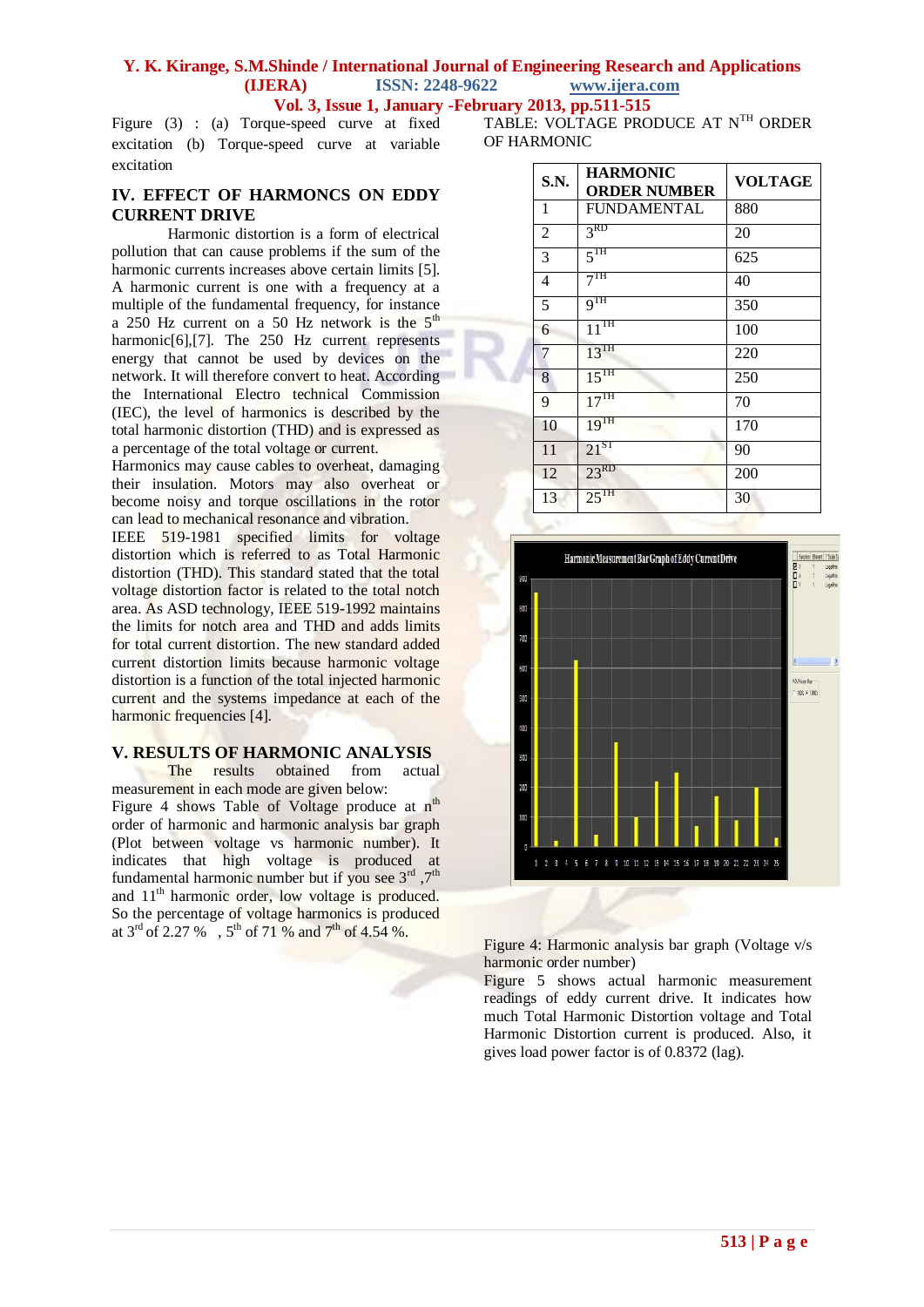

Figure 6 and 7 shows output waveform of voltage and current harmonics. This output waveform is distorted. The current harmonics depend on the drive construction and load. Factors that increase current harmonics include: No network choke and higher motor load. Factors that decrease current harmonics include: Greater DC or AC inductance, higher number of pulses in the rectifier and active rectifier. Factors that decrease voltage harmonics caused by the harmonic currents: larger transformer, lower transformer impedance and higher short circuit capacity of supply



Figure 6: Output waveform of eddy current drive including voltage and current harmonics



Figure 7: Zooming of Output waveform of eddy current drive including voltage and current harmonics

# **VI. APPLICATIONS OF EDDY CURRENT DRIVE**

The major application of Eddy Current Drives is mostly found in the following industries:

- 1. Sugar Industry for Crusher Machine
- 2. Asphalt/aggregation material handling
- 3. Conveyors
- 4. Paper mill
- 5. Fans, pumps, and blowers
- 6. Packaging
- 7. Cement factory
- 8. Metal forming/stamping process
- 9. Winders
- 10. Processing machines

# **VII. CONCLUSION**

In this paper we have shown that the details obtained from actual harmonic measurement on eddy current drive, the line voltage and current signal can indicate notch parameters. An eddy current drive is given a power factor of 0.8372 (lag), Total Harmonic Distortion of Voltage is 11.70 % and Total Harmonic Distortion of Current is 1.60 %. These technical parameters are carried out by using power analyser Yokogawa make WT-230.

IEEE STD 519-1992 is "The IEEE Recommended Practice and Requirements for Harmonic Control in Electrical Power Systems". The recommended limits for total harmonic distortion (THD) for voltage and current are 5 % and 1 %.

#### **REFERENCES**

[1] "IEEE Recommended Practices and Requirements for Harmonic Control in Electrical Power Systems", IEEE SM 519-